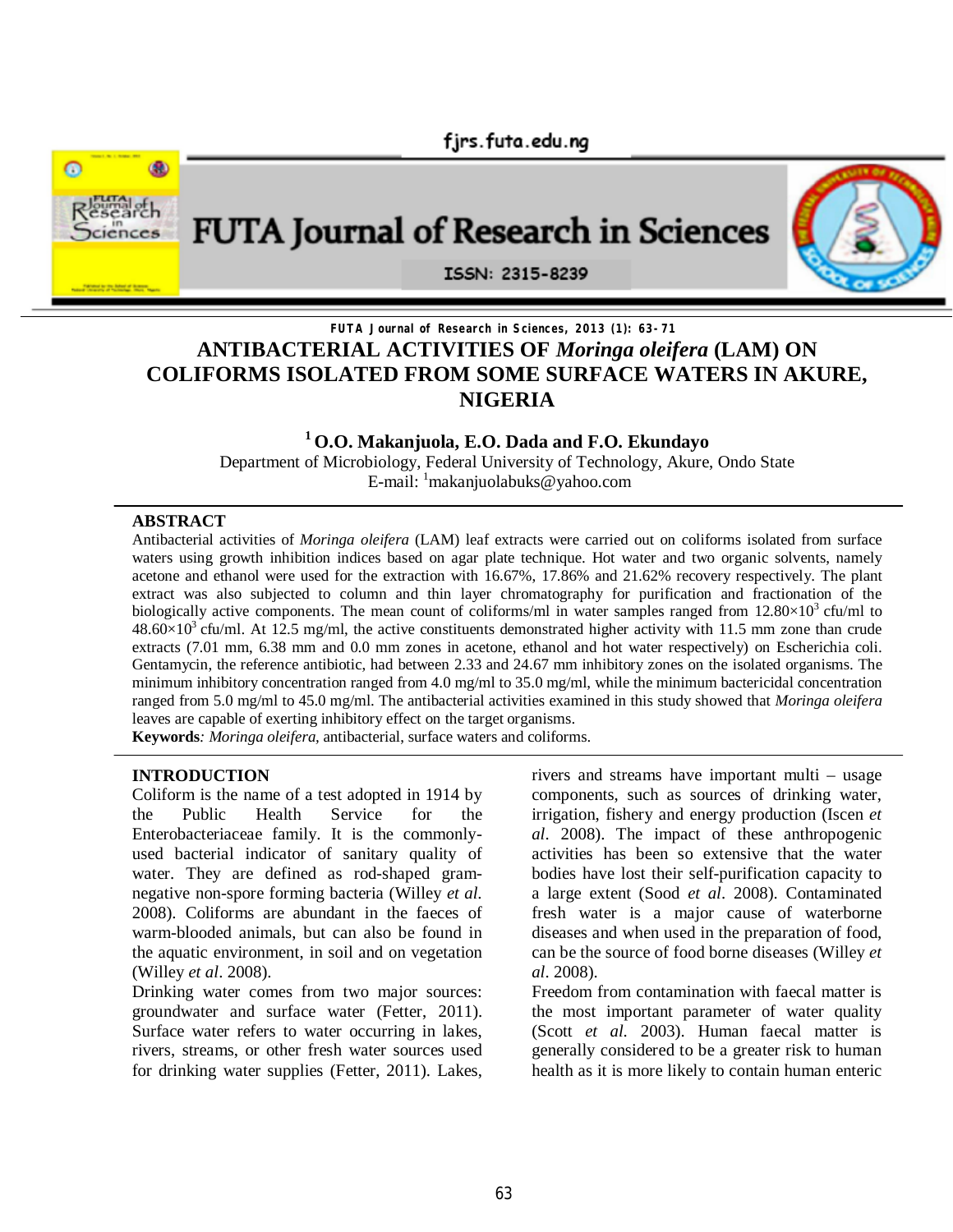pathogens (Scott *et al.* 2003). Waterborne diseases contribute to the death of about 4 million children in the developing countries every year and the situation in Nigeria rises steadily (WHO, 2002).

Fortunately, the flora of Africa is rich with a lot of medicinal plants (Sofowora, 1984). There are about 13 species of *Moringa* trees in the family Moringaceae. Of these species, *Moringa oleifera* is the most widely known (Price, 2007). *Moringa oleifera* is a highly valued plant, distributed in many countries of the tropics and subtropics including Nigeria where its leaves are known as "Ewe Igbale" in Yoruba Language. It has an impressive range of medicinal uses with high nutritional value (Farooq *et al,* 2007). *Moringa oleifera* is cultivated and used as a vegetable (leaves, green pods, flowers, roasted seeds), for spice (mainly roots), for cooking and cosmetic oil (seeds) and as a medicinal plant (all plant organs) (Rebecca *et al*, 2006). Studies (Price, 2000; Ajayi, 2008; Bukar *et al.,* 2010; Kasolo *et al.,* 2010) of antimicrobial activities of *Moringa oleifera* have been reported.This study therefore evaluates the antibacterial property of crude and purified extracts of *Moringa oleifera* on some coliforms isolated from surface waters.

## **MATERIALS AND METHODS Collection of water samples**

Water samples from three surface waters namely Shagari stream, Ala River and Federal University of Technology, Akure (FUTA) stream in Akure, Ondo State, Nigeria were collected in sterile 500 ml sample bottles according to Nurcihan and Basaran (2009) and taken to the Microbiology laboratory of the Federal University of Technology, Akure within 2 hours of collection for microbiological analysis.

## **Isolation and identification of bacterial isolates**

Water samples obtained from surface waters were subjected to microbiological analysis. Ten millilitres of each water sample was diluted in 90 ml of sterile distilled water, followed by fourth to ninth fold serial dilutions  $(10<sup>-4</sup>$  to  $10<sup>-9</sup>)$ . One tenth of a millilitre of the fourth to ninth fold diluents were plated out in triplicates on eosin Methylene blue agar, Salmonella-Shigella agar, Mac Conkey agar and nutrient agar media (Olayemi and Opaleye, 1990). Distinct colonies were subcultured on nutrient agar plates and identified using various morphological and biochemical tests (Fawole *et al*, 2001).

## **Collection and preparation of plant materials**

Fresh leaves of *Moringa oleifera* were collected from a farm settlement at Ado-Ekiti, Ekiti State, Nigeria. The leaves were identified and authenticated at the museum of the Department of Crop, Soil and Pest Management, the Federal University of Technology, Akure (FUTA), Ondo State, Nigeria.

Extracts were prepared as described by Harbone (1998) with slight modifications. The leaves were air dried for three weeks and pulverized using an electric blender (Marlex Electrolyne IS: 250). The solvents used for the extraction were 100% ethanol, acetone and hot water. Exactly 200 g of the powdered leaf was soaked in each solvent. Each solution was allowed to stand for 72 hours, after which it was sieved with a muslin cloth and filtered using No 1 Whatman filter paper. The filtrate was collected in a beaker and concentrated in a *vacuo* using rotary evaporator (Resona, Germany). The extracts were reconstituted in tween 20 (10% v/v) prior to use and sterilized with the aid of membrane filter  $(0.22 \mu m)$ . The dry weights of the dried extracts were measured and reported.

Percentage extract recovery  $=$  (Dry weight of extract recovered after extraction/ Initial dry weight of plant part) x 100%

## **Fractionation of extracts**

Chloroform fraction (CF) was obtained by fractionating one gramme of the extract using column chromatography (CC) (Si gel column, 60g, 250ml burette). Fractions (100 ml) were eluted using chloroform. Main fractions were pooled together and were re-chromatographed using short column (Si gel column,  $30 \text{ g}$ ,  $25 \text{ x } 1 \text{ cm}$ ). The second fraction (C2) was further purified using thin layer chromatography (TLC) (Si gel TLC, 60 g, 250 ml burette) using chloroform-methanol  $(9.5: 0.5 \text{ v/v})$  as the solvent system; it gives a light yellow colour. This was done according to Philip (2003).The procedure was repeated for the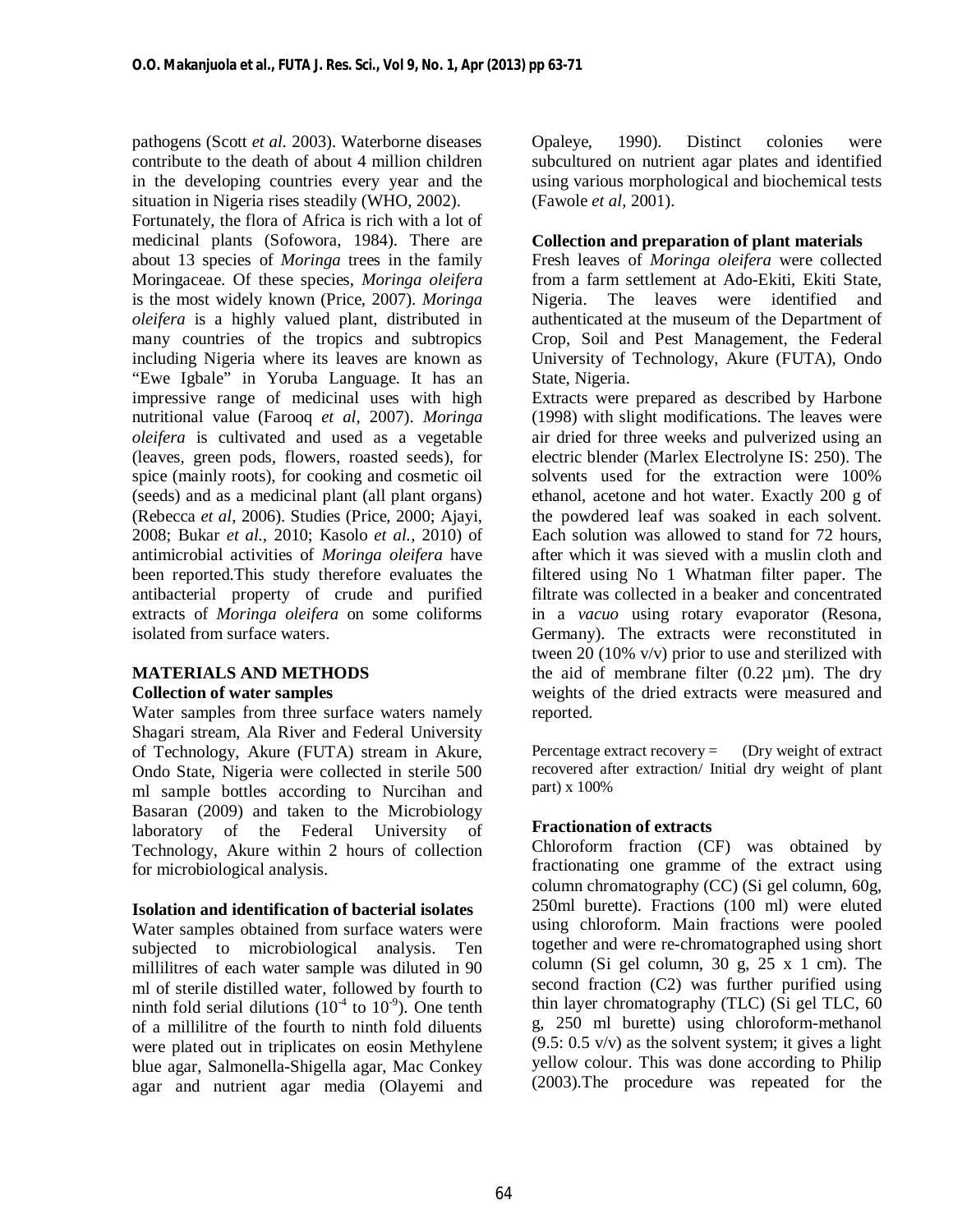extraction of methanol fraction (MF) where methanol was used as the solvent system. It yielded a grey colouration.

## **Phytochemical analysis of the plant extract**

The extracts were screened for phytochemicals such as alkaloids, flavonoids, tannins, saponins, steroid, alkaloids and glycosides in accordance with Trease and Evans (2004).

#### **Assay for antibacterial activity**

Antimicrobial activities of the plant extracts were determined by the Agar Well diffusion method as described by Esimore *et al* (1998). Different concentrations of 12.5 mg/ml, 25 mg/ml, 50 mg/ml, 100 mg/ml, 200 mg/ml and 400 mg/ml of the extracts were used for the bioassay and standard antibacterial agent; gentamycin (10μg) was used as positive control. After incubation, zones of inhibition formed in the medium were measured in millimeter (mm) diameter to determine the antibacterial effectiveness of the extracts.

## **Determination of minimum inhibitory concentration (MIC) and minimum bactericidal concentration (MBC) of the leaf extract of** *M. oleifera*

The MIC of isolates was carried out using tube dilution technique as described by Doughari *et al* (2007). 0.5 McFarland turbidiometric standard  $(10^6$ cfu/ml) was used to standardize the concentration of test organisms (*Escherichia coli, Klebsiella pneumoniae, Enterobacter aerogenes, Serratia marcescens, Salmonella typhi, Proteus vulgaris*, *Shigella dysenteriae* and *Citrobacter freundii*). A tube containing2 ml of 18 hrs nutrient broth without extract was seeded with a loopful of the test organism previously diluted to 0.5 McFarland turbidiometric standard to serve as the positive control while a tube containing 2 ml of 18 hrs nutrient broth that was not inoculated served as the negative control. After incubation for 24 hours at  $37^{\circ}$ C, the tubes were then examined for microbial growth by observing the turbidity. To determine the MBC, for each set of test tubes in the MIC determination, a loopful of broth was collected from those tubes which did not show any visible sign of growth and inoculated on sterile nutrient agar by streaking. Nutrient agar plates were streaked with the test organisms only to serve as control. The plates were then incubated at  $37^{\circ}$ C

for 24 hours. After incubation, the concentration at which no visible growth was seen was recorded as the minimum bactericidal concentration.

## **Statistical analysis**

All experiments were carried out in triplicate. Data obtained were analyzed by one way analysis of variance (ANOVA) and means were compared by Duncan's New Multiple Range test using SPSS 15.0 version. Differences were considered significant at  $P \le 0.05$ .

## **RESULTS**

The coliform level of water samples is presented in Table 1. The mean counts of faecal coliforms and total coliforms were generally high. The highest count was observed in Shagari stream. The coliforms isolated include *Escherichia coli, Enterobacter aerogenes*, *Serratia marcescens, Klebsiella pneumonia* and *Citrobacter freundii*. Table 2 shows the percentage yield of extracts obtained. The ethanolic extract had the highest yield of 21.67%. The least recovery was obtained for aqueous extract with 16.67%. Qualitative phytochemical screening showed that the plant extracts contained saponins, tannins, flavonoids and cardiac glycosides, while alkaloids, phlobatannin and anthraquinones were absent. Only aqueous extract did not possess steroids whereas terpenoids were present in aqueous and ethanol extracts of *M. oleifera* (Table 3). The antibacterial activities were shown in Table 4. Aqueous extract did not exhibit broad spectrum antimicrobial activity. The results showed that the test organisms were resistant to the hot water extract except *K. pneumoniae* (6.0 mm) at all concentration and *E. coli* (2.0 mm) at 50 mg/ml to 400 mg/ml. However, all the isolates were sensitive to acetone extracts, ethanol extracts, chloroform and methanol fractions except *E. aerogenes* at 12.5mg/ml in ethanolic extract. Relative to the crude extracts at concentration of 12.5 mg/ml, the chloroform fraction had higher zones of inhibition on all isolates except on *S. dysenteriae* and *S. typhi* in acetone and ethanolic extracts, including *P. vulgaris* in acetone extract while the methanolic fraction had comparatively higher zones of inhibition on *K. pneumoniae, E. aerogenes, C. freundii and P. vulgaris* (ethanolic extract) including *S. marcescens* in acetone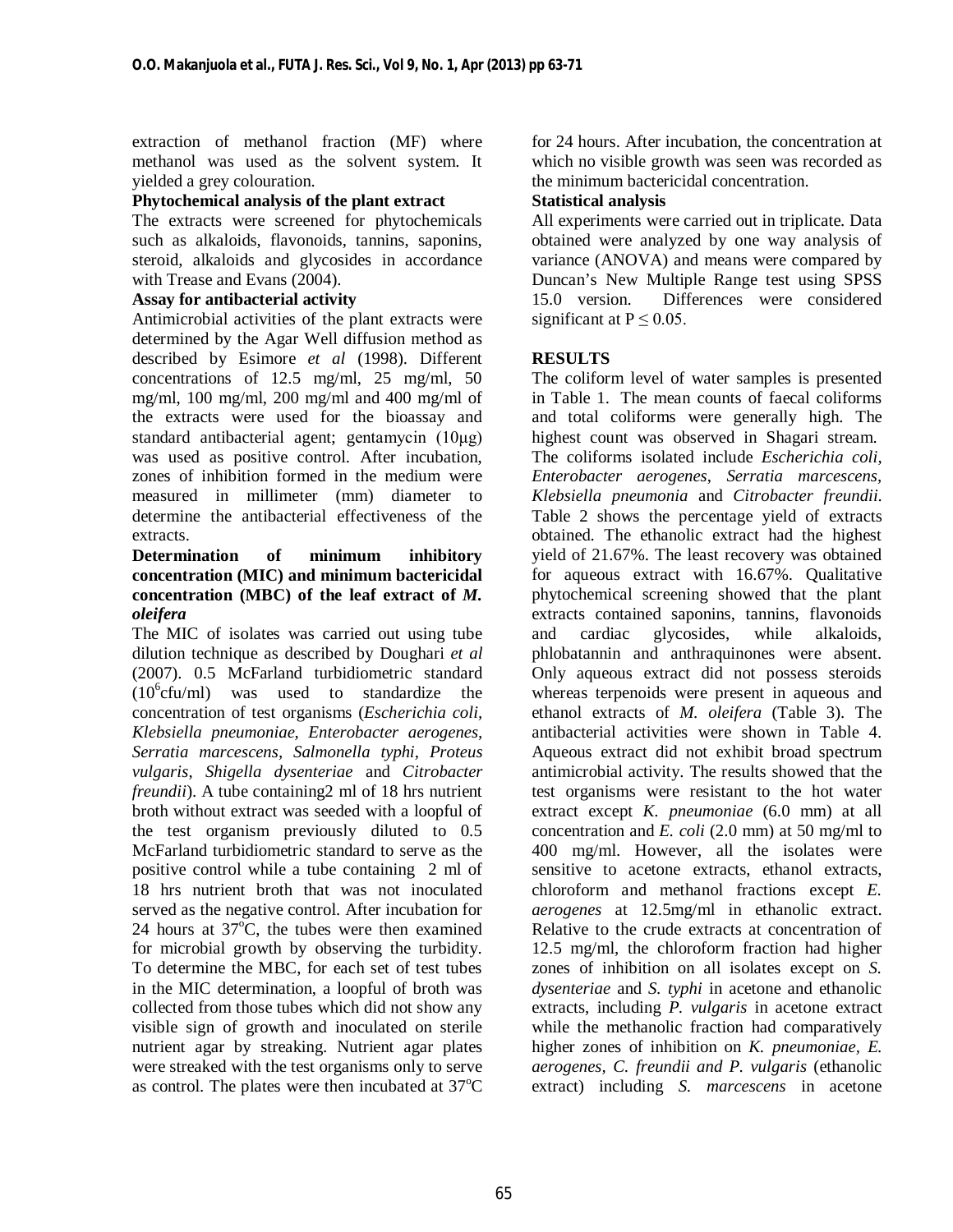extract. Table 5 showed the minimum inhibitory concentrations which ranged from 4.0 mg/ml to 35.0 mg/ml and the minimum bactericidal concentrations ranged from 5.0 mg/ml to 45.0 mg/ml. There is significant difference between the antibacterial activities of crude and fractionated extracts.

## **DISCUSSION**

The study revealed that the three studied water samples contained coliforms at different levels of concentration. The test plant (*Moringa oleifera*) leaf extracts exhibited antibacterial activities on isolated coliforms from the water samples. Willey *et al*. (2008) reported the isolated microorganisms as major coliforms from water samples. Okonko *et al*. (2008) also reported that the presence of coliforms group in water samples generally suggests a certain portion of water may have been contaminated with faeces either of human or animal origin.

The different percentage recovery and phytochemical analysis observed in studied plant extracts may have resulted from various solvents used in extraction as reported by Kordali *et al*. (2003) and Srinivasan *et al*. (2001) that different solvents have different extraction capacities and different spectrum of solubility for the phytoconstituents respectively. The highest percentage recovery observed in ethanolic extract of *M. oleifera* leaf may be due to the polar bonds present in ethanol which is more active in extracting plants' metabolites. This observation is in agreement with Campos *et al*. (2002) who reported that polar solvents have been shown to be more effective in extracting organic and inorganic materials from plants. The observed results of phytochemical analysis indicated the presence of active constituents in plant leaf extract. This finding was in agreement with previous works of Bukar *et al*. (2010) who reported the presence of flavonoids in *M. oleifera* leaf. The absence of alkaloids in *M. oleifera* extracts had also been reported by Bukar *et al*. (2010). The study of Igbinosa *et al*. (2009) showed that these phytoconstituents are known to be biologically active and therefore aid the antimicrobial activities.

The antimicrobial activity of *M. oleifera* leaf extracts showed different zones of inhibition which were found to be organism and solvent dependent. This may be as a result of observed difference in polarity of bioactive compounds that were extracted. Makanjuola *et al.* (2010) also reported that antibacterial activities can be rationalized in terms of the polarity of the bioactive compounds to diffuse in the culture media used for visible susceptibility reaction by the test organisms to the extracts. The aqueous leaf extract of *M. oleifera* was found to be inactive. This may be because hot water is not efficient enough to extract inhibitory compounds from the plant extract. Caceres *et al*. (1992) reported that the aqueous leaf extract of *M. oleifera* was inactive as antimicrobials which was in line with present study. The observed results showed that the organic extracts (acetone and ethanol) had higher antibacterial activity compared to the aqueous extracts of *M. oleifera* leaf. This is in line with the findings of Koduru *et al.* (2006), Aliero *et al*. (2006), Ashafa *et al* (2008) and Aiyegoro *et al*. (2008) that aqueous extracts of plants generally showed little or no antibacterial activities which were similar to our findings. Cowan (1999) reported that the most active components are generally water insoluble, hence it is expected that low polarity organic solvents would yield more active extracts.

Antibiotics were more effective in inhibiting test organisms than the plant extracts. This may be due to purity level of commercial antibiotics. This is in line with the findings of Doughari *et al*. (2007) who reported that antibiotics are in a refined state while the plant extracts are still in a crude state. The observed high value of minimum inhibitory concentration (MIC) and minimum bactericidal concentration (MBC) of the plant leaf extracts may be as a result of refined materials used in the production of antibiotics. This is in consonance with Oladunmoye (2005) who reported that antibiotics have high degree of purity; conventional antibiotics and other pharmaceutical products are usually prepared from synthetic materials by means of reproducible manufacturing techniques and procedures expressing purity and high fractionation which certainly will enhance antimicrobial effect than crude extracts. Most purified extracts had higher inhibitory effect on test organisms than corresponding crude extracts.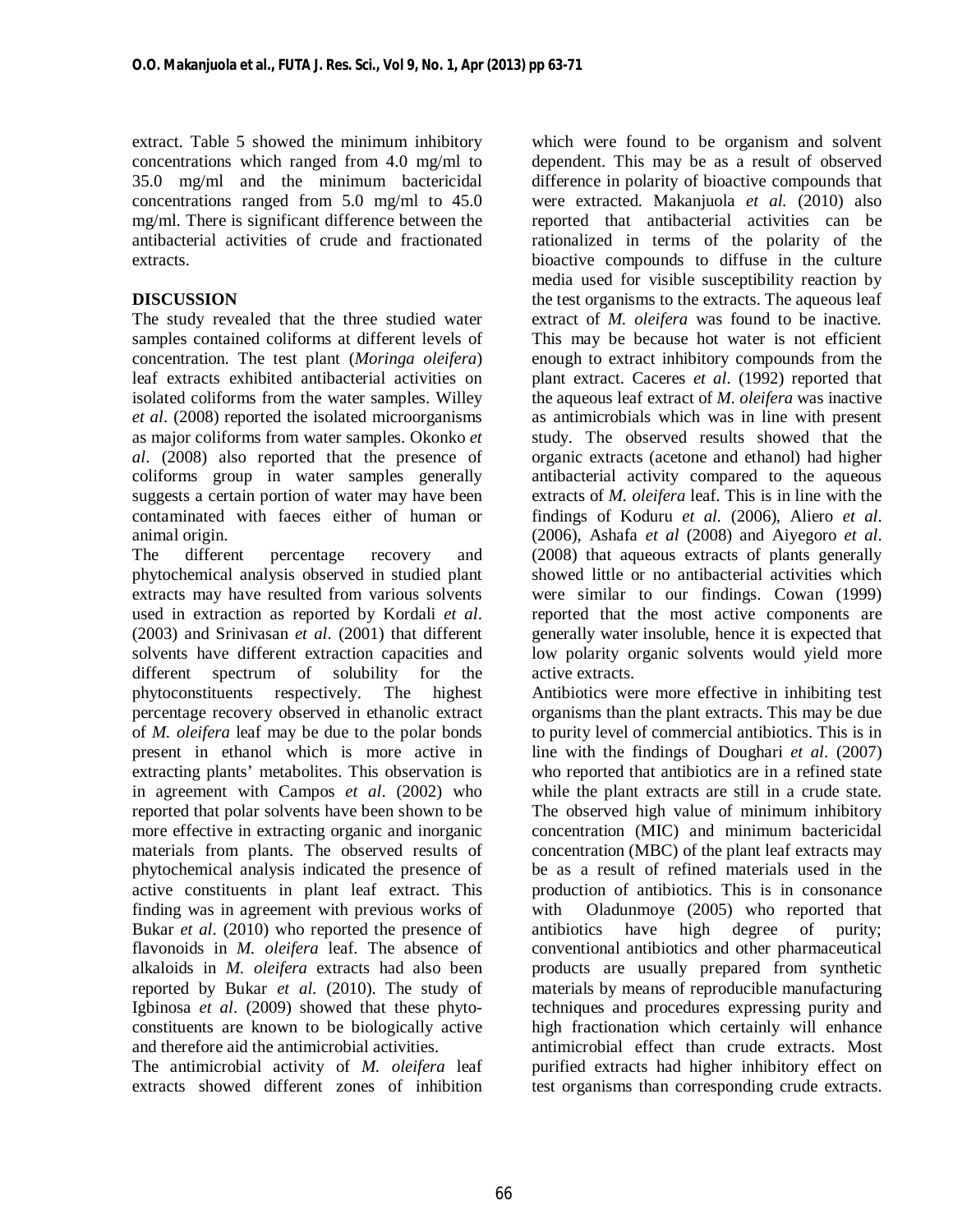Lenta *et al.*(2007) also reported that crude extracts are liable to contamination and deterioration which reduces their in susceptibility activity. This is an indication that when active extracts of *M. oleifera* are purified, they may be potent material for drug development that could be used in the treatment of water borne diseases caused by these coliforms.

## **CONCLUSION**

The study confirmed the presence of coliforms in Shagari stream, Ala River and FUTA stream and the inhibitory effect of *M. oleifera* leaf extracts against isolated coliforms. The ethanolic and acetone extracts were the most effective extracts in this research. Hence, they are the reliable extracts to be used as antimicrobials against diseases caused by the isolated coliforms from surface waters. Further analysis and toxicological study is recommended to be carried out on the effective extracts before assured administration. The availability and accessibility to plants' parts could be an added advantage in the use of *M. oleifera* as an alternative medicine in the treatment of water borne diseases.

#### **Table 1: Coliform level of surface water samples**

Surface water sample Total coliform counts (cfu/ml)+SD Faecal coliform counts (cfu/ml)+SD

| Shagari Stream     | $48.59\times10^{3}+6.56^{\circ}$ | $83.20\times10^{2}+7.64^{\circ}$ |
|--------------------|----------------------------------|----------------------------------|
| Ala River          | $33.51\times10^{3} + 5.30^{b}$   | $41.01\times10^{2}+9.02^{b}$     |
| <b>FUTA Stream</b> | $12.81\times10^{3}+10.40^{a}$    | $39.05\times10^{2}+5.51^{a}$     |
|                    |                                  |                                  |

Values are means  $\pm$ standard deviation for three samples. Mean followed by the same letter(s) within the group are not significantly different at p≤0.05 using Duncan's New Multiple Range test.

Legend:  $cfu/ml = colony forming unit per milliliter, SD = Standard deviation$ 

#### **Table 2: Percentage recovery of** *Moringa oleifera* **leaf extracts**

| Extract   | Amount extracted $(g)$ +SD | Percentage recovery $(\%)\pm SD$ |
|-----------|----------------------------|----------------------------------|
| Hot Water | $33.34 + 4.20^a$           | $16.67 + 2.10a$                  |
| Ethanol   | $43.24 + 6.09^{\circ}$     | $21.62 \pm 1.34$ <sup>c</sup>    |
| Acetone   | $35.72 + 5.23^b$           | $17.86 + 2.16^b$                 |

Values are means +standard deviation for three samples. Mean followed by the same letter(s) within the group are not significantly different at p≤0.05 using Duncan's New Multiple Range test. Legend:  $SD = Standard deviation$ 

#### **Table 3: Qualitative analysis of phytochemicals of** *Moringa oleifera* **leaf extracts**

| Phytochemicals     |      | Ac | Е |
|--------------------|------|----|---|
| Alkaloids          |      |    |   |
| <b>Tannins</b>     | $^+$ |    |   |
| Saponins           |      |    |   |
| Phlobatannins      |      |    |   |
| Anthraquinones     |      |    |   |
| Flavonoids         |      |    |   |
| <b>Steroids</b>    |      |    |   |
| Terpenoids         |      |    |   |
| Cardiac Glycosides |      |    |   |

Legend: Aq = aqueous, Ac= acetone, E = ethanol,  $+$  = positive; - = negative, SD = Standard deviation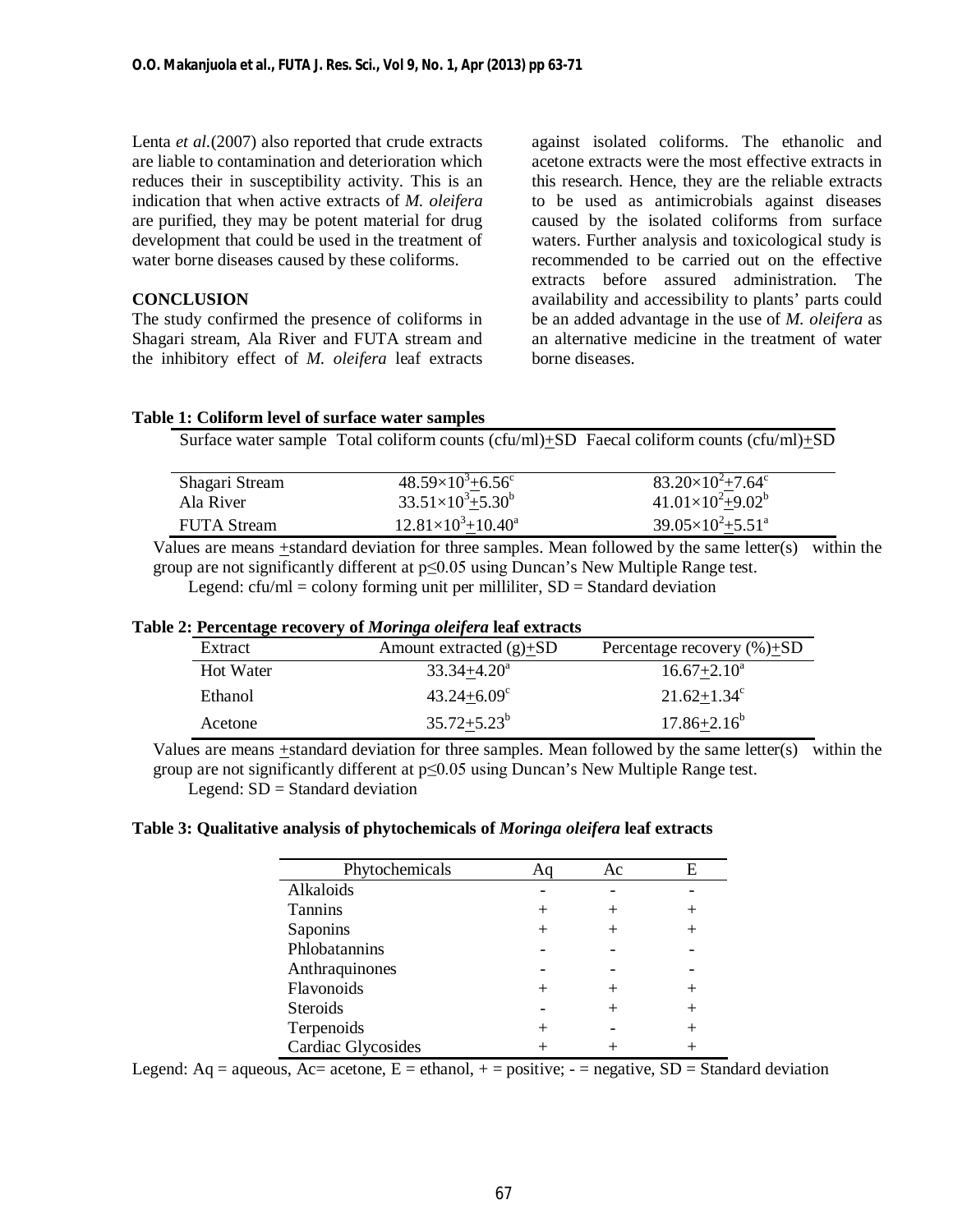|                |                 | ZONES OF INHIBITION $(mm)+SD$                                 |                                                 |                                                                                                                                     |                                                              |                                      |                                                                                                                |                                               |                                                       |
|----------------|-----------------|---------------------------------------------------------------|-------------------------------------------------|-------------------------------------------------------------------------------------------------------------------------------------|--------------------------------------------------------------|--------------------------------------|----------------------------------------------------------------------------------------------------------------|-----------------------------------------------|-------------------------------------------------------|
| Extract        | Conc. $(mg/ml)$ | <b>SHI</b>                                                    | <b>SAL</b>                                      | <b>SER</b>                                                                                                                          | <b>KLE</b>                                                   | <b>ENT</b>                           | <b>ESC</b>                                                                                                     | <b>CIT</b>                                    | <b>PRO</b>                                            |
| <b>ETHANOL</b> | 400             | $13.10 + 0.101$                                               |                                                 | $9.22+0.10^i$ 13.03+0.06 <sup>i</sup>                                                                                               | $12.10+0.10^8$ 7.10+0.10 <sup>i</sup> 8.07+0.06 <sup>f</sup> |                                      |                                                                                                                | 6.17+0.15 <sup>g</sup> 7.10+0.10 <sup>i</sup> |                                                       |
|                | 200             |                                                               |                                                 | $13.05+0.01^h$ 9.21+0.25 <sup>h</sup> 13.01+0.02 <sup>h</sup> 12.02+0.02 <sup>f</sup> 7.03+0.06 <sup>h</sup> 8.01+0.01 <sup>e</sup> |                                                              |                                      |                                                                                                                |                                               | $6.05 + 0.01^f$ 7.03+0.06 <sup>h</sup>                |
|                | 100             |                                                               |                                                 | $12.20+0.10^8$ 9.00 $+0.01^8$ 13.00 $+0.01^8$                                                                                       | $10.01+0.01^e$ 7.01 $+0.01^g$ 6.13+0.12 <sup>d</sup>         |                                      |                                                                                                                |                                               | $4.01+0.01^e$ 5.12+0.16 <sup>g</sup>                  |
|                | 50              | $12.03+0.06^f$ 7.10+0.10 <sup>f</sup> 9.06+0.06 <sup>f</sup>  |                                                 |                                                                                                                                     | $8.06 + 0.06^d$                                              | $5.01+0.01^e$ 6.03+0.06°             |                                                                                                                |                                               | $3.03+0.06^c$ 4.03+0.06 <sup>f</sup>                  |
|                | 25              | $6.10 \pm 0.10$ <sup>e</sup>                                  | $3.13 \pm 0.15^e$ 9.04 $\pm$ 0.01 <sup>e</sup>  |                                                                                                                                     | $8.01 \pm 0.01$ <sup>d</sup>                                 | $2.01+0.01^b$ 6.01+0.01 <sup>b</sup> |                                                                                                                |                                               | $3.02 \pm 0.01^{\circ}$ 4.01 $\pm 0.02^{\circ}$       |
|                | 12.5            | $6.00 \pm 0.01$ <sup>d</sup>                                  | $3.01 \pm 0.01^d$ 5.02 $\pm$ 0.02 <sup>c</sup>  |                                                                                                                                     | $3.01 \pm 0.01^a$                                            | $0.0^{\text{a}}$                     | $4.01 \pm 0.01$ <sup>a</sup>                                                                                   |                                               | $2.01 \pm 0.01^{\text{a}}$ $1.01 \pm 0.01^{\text{b}}$ |
| C <sub>2</sub> | 12.5            | $3.20 + 0.10^c$                                               | $1.70+0.05^{\text{a}}$ 6.60 + 0.20 <sup>d</sup> |                                                                                                                                     | $3.20 \pm 0.10^b$                                            |                                      | $5.67+0.59^{f}$ 11.50+0.05 <sup>g</sup>                                                                        | $3.20+0.05^d$ 2.80+0.05 <sup>d</sup>          |                                                       |
| M2             | 12.5            | $3.00+0.05^b$                                                 | $2.00+0.05^b$ 5.00+0.05 <sup>b</sup>            |                                                                                                                                     | $5.00+0.15^c$                                                | $4.40+0.10^d$ $4.00+0.10^a$          |                                                                                                                |                                               | $2.90+0.10^b$ $2.60+0.10^c$                           |
| <b>GEN</b>     | $10(\mu g)$     | 0.00 <sup>a</sup>                                             | $2.33+1.53^c$ 4.33+1.52 <sup>a</sup>            |                                                                                                                                     | $18.67 \pm 3.06^{\rm h}$                                     |                                      | $4.00+1.00^{\circ}$ 24.67+2.51 <sup>h</sup> 3.00+0.25 <sup>b</sup> 0.00 <sup>a</sup>                           |                                               |                                                       |
|                |                 |                                                               |                                                 |                                                                                                                                     |                                                              |                                      |                                                                                                                |                                               |                                                       |
| <b>ACETONE</b> | 400             | $11.10+0.101$                                                 | $7.02 \pm 0.03^e$ 9.03 $\pm 0.06^h$             |                                                                                                                                     | $11.02 + 0.02$ <sup>g</sup>                                  |                                      | $9.02+0.02^f$ 10.10+0.10 <sup>d</sup> 6.03+0.06 <sup>h</sup> 8.10+0.10 <sup>f</sup>                            |                                               |                                                       |
|                | 200             | $11.01+0.02^h$ 7.01+0.01 <sup>e</sup> 9.02+0.02 <sup>gh</sup> |                                                 |                                                                                                                                     | $11.00 \pm 0.01$ <sup>f</sup>                                |                                      | $9.00+0.01^f$ $10.02+0.02^d$                                                                                   | $6.01+0.01^g$ 8.01+0.02 <sup>e</sup>          |                                                       |
|                | 100             | $11.00 + 0.01$ <sup>g</sup>                                   | $4.00+0.01^d$ 9.01+0.01 <sup>g</sup>            |                                                                                                                                     | $9.01 \pm 0.02$ <sup>e</sup>                                 |                                      | 6.10+0.10 <sup>e</sup> 10.01 $\pm$ 0.01 <sup>d</sup> 5.10 $\pm$ 0.10 <sup>f</sup> 8.01 $\pm$ 0.01 <sup>e</sup> |                                               |                                                       |
|                | 50              | $9.01 \pm 0.01$ <sup>f</sup>                                  | $4.00+0.00^d$ 5.10+0.10 <sup>e</sup>            |                                                                                                                                     | $9.01 \pm 0.01$ <sup>e</sup>                                 |                                      | $6.02+0.02^d$ 8.10+0.10 <sup>c</sup>                                                                           |                                               | $5.07+0.12^e$ 4.01+0.01 <sup>d</sup>                  |
|                | 25              | $6.06 \pm 0.07$ <sup>e</sup>                                  | $2.01+0.02^b$ 5.03+0.06 <sup>d</sup>            |                                                                                                                                     | $7.10 \pm 0.10$ <sup>d</sup>                                 |                                      | $6.00+0.01^d$ $8.01+0.02^c$                                                                                    |                                               | $5.01 \pm 0.01^d$ 3.02 $\pm$ 0.02 <sup>d</sup>        |
|                | 12.5            | $5.01 \pm 0.01$ <sup>d</sup>                                  | $2.00+0.01^b$ 3.03+0.06 <sup>a</sup>            |                                                                                                                                     | $3.01 + 0.01$ <sup>a</sup>                                   |                                      | $4.01 \pm 0.01^{\text{a}}$ $7.01 \pm 0.01^{\text{b}}$                                                          |                                               | $2.00+0.01^a$ 3.01+0.10 <sup>d</sup>                  |
| C <sub>2</sub> | 12.5            | $3.20 \pm 0.10$ <sup>c</sup>                                  | $1.70+0.05^{\text{a}}$ 6.60 + 0.20 <sup>f</sup> |                                                                                                                                     | $3.20 \pm 0.10^b$                                            |                                      | $5.67 + 0.59$ ° $11.50 + 0.05$ °                                                                               | $3.20+0.05^c$ 2.80+0.05°                      |                                                       |
| M <sub>2</sub> | 12.5            | $3.00+0.05^b$                                                 | $2.00+0.05^b$ 5.00+0.05°                        |                                                                                                                                     | $5.00 + 015$ °                                               |                                      | $4.40+0.10^b$ $4.00+0.10^a$                                                                                    |                                               | $2.90+0.10^b$ $2.60+0.10^b$                           |
| <b>GEN</b>     | $10(\mu g)$     | 0.00 <sup>a</sup>                                             | $2.33 \pm 1.53$ °                               | $4.33 \pm 1.52^b$                                                                                                                   | $18.67 + 3.06$                                               |                                      | $4.00 \pm 1.00^{\circ}$ 24.67 $\pm 2.51^{\circ}$                                                               | $3.00+0.25^b$                                 | 0.00 <sup>a</sup>                                     |
|                | 400             | $0.0^{\text{a}}$                                              | 0.0 <sup>a</sup>                                | 0.0 <sup>a</sup>                                                                                                                    | $6.01 + 0.02$ <sup>f</sup>                                   | 0.0 <sup>a</sup>                     | $2.01 \pm 0.01$ <sup>e</sup>                                                                                   | 0.0 <sup>a</sup>                              | 0.0 <sup>a</sup>                                      |
| <b>AQUEOUS</b> |                 |                                                               |                                                 |                                                                                                                                     |                                                              |                                      |                                                                                                                |                                               |                                                       |
|                | 200             | 0.0 <sup>a</sup>                                              | 0.0 <sup>a</sup>                                | 0.0 <sup>a</sup>                                                                                                                    | $6.00 \pm 0.01$ <sup>f</sup>                                 | 0.0 <sup>a</sup>                     | $1.64 \pm 0.01$ <sup>d</sup>                                                                                   | 0.0 <sup>a</sup>                              | 0.0 <sup>a</sup>                                      |
|                | 100             | $0.0^{\text{a}}$                                              | 0.0 <sup>a</sup>                                | $0.0^a$                                                                                                                             | $5.99 + 0.04^e$                                              | 0.0 <sup>a</sup>                     | $1.25 \pm 0.01$ <sup>c</sup>                                                                                   | 0.0 <sup>a</sup>                              | $0.0^a$                                               |
|                | 50              | 0.0 <sup>a</sup>                                              | 0.0 <sup>a</sup>                                | 0.0 <sup>a</sup>                                                                                                                    | $5.99 \pm 0.01^e$                                            | 0.0 <sup>a</sup>                     | $1.24 \pm 0.01^b$                                                                                              | 0.0 <sup>a</sup>                              | 0.0 <sup>a</sup>                                      |
|                | 25              | $0.0^{\text{a}}$                                              | 0.0 <sup>a</sup>                                | $0.0^a$                                                                                                                             | $4.01 + 0.02$ <sup>c</sup>                                   | $0.0^a$                              | $0.0^{\text{a}}$                                                                                               | $0.0^a$                                       | $0.0^a$                                               |
|                | 12.5            | 0.0 <sup>a</sup>                                              | $0.0^{\mathrm{a}}$                              | 0.0 <sup>a</sup>                                                                                                                    | $2.02 + 0.02^a$                                              | 0.0 <sup>a</sup>                     | 0.0 <sup>a</sup>                                                                                               | 0.0 <sup>a</sup>                              | 0.0 <sup>a</sup>                                      |
| C2             | 12.5            | $3.20 \pm 0.10^c$                                             | $1.70 \pm 0.05^{\rm b}$                         | $6.60 \pm 0.20$ <sup>d</sup>                                                                                                        | $3.20 \pm 0.10^b$                                            | $5.67 \pm 0.59$ <sup>d</sup>         | $11.50+0.05^g$ 3.20+0.05° 2.80+0.05°                                                                           |                                               |                                                       |
| M <sub>2</sub> | 12.5            | $3.00+0.05^b$                                                 | $2.00+0.05^{\circ}$ 5.00+0.05°                  |                                                                                                                                     | $5.00+0.15^d$                                                |                                      | $4.40+0.10^c$ $4.00+0.10^f$                                                                                    |                                               | $2.90+0.10^b$ $2.60+0.10^b$                           |
| <b>GEN</b>     | $10(\mu g)$     | 0.00 <sup>a</sup>                                             |                                                 | $2.33+1.53^d$ 4.33+1.52 <sup>b</sup>                                                                                                |                                                              |                                      | $18.67+3.06^8$ 4.00+1.00 <sup>b</sup> 24.67+2.51 <sup>h</sup> 3.00+0.25 <sup>b</sup> 0.00 <sup>a</sup>         |                                               |                                                       |

**Table 4: Antimicrobial activities of** *Moringa oleifera* **extracts on the isolated organisms (coliforms)**

Mean followed by the same letter(s) within the group are not significantly different at p≤0.05 using Duncan's New Multiple Range test. Legend: SHI = *Shigella dysenteriae*, SAL = *Salmonella typhi*, SER = *Serratia marcescens,* KLE = *Klebsiella pneumoniae*, ENT = *Enterobacter aerogenes*, ESC = *Escherichia coli*, CIT = *Citrobacter freundii*, PRO = *Proteus vulgari,* SD= Standard deviation, C2 = chloroform fraction, M2  $=$ methanol fraction, GEN  $=$  Gentamycin, SD  $=$  Standard deviation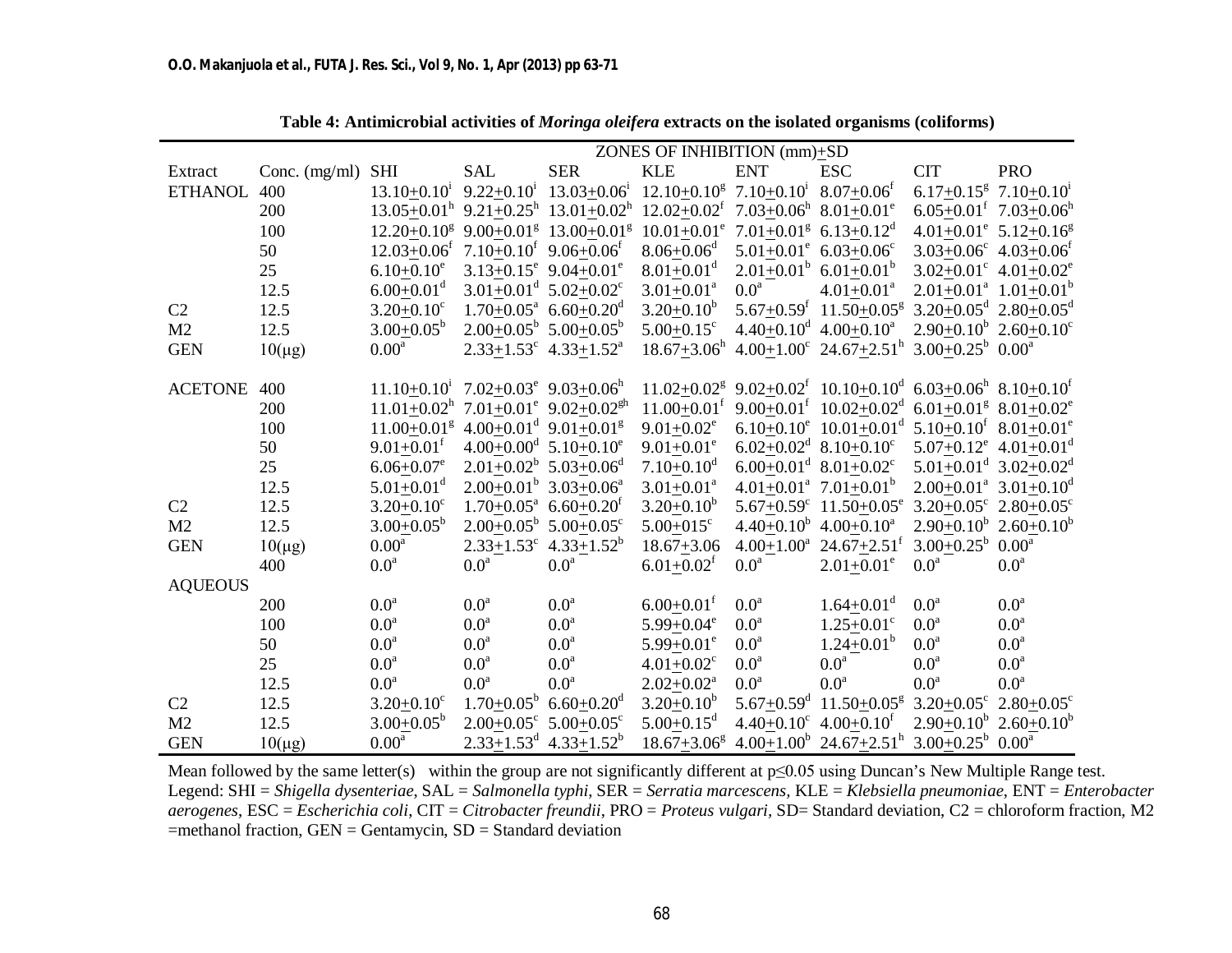|            |                                                               | MIC  |      | MBC  |      |           |  |
|------------|---------------------------------------------------------------|------|------|------|------|-----------|--|
|            | Organisms Hot Water Acetone Ethanol Hot Water Acetone Ethanol |      |      |      |      |           |  |
| <b>SHI</b> | ND                                                            | 7.5  | 4.0  | ND   | 8.0  | 5.0       |  |
| SAL        | ND                                                            | 10.0 | 8.0  | ND   | 10.0 | 8.0       |  |
| <b>SER</b> | ND                                                            | 8.0  | 5.0  | ND   | 10.0 | 9.0       |  |
| <b>KLE</b> | 11.0                                                          | 7.0  | 10.0 | 11.5 | 7.0  | 11.0      |  |
| <b>ENT</b> | ND                                                            | 6.0  | ND   | ND   | 6.0  | <b>ND</b> |  |
| <b>ESC</b> | 35.0                                                          | 4.5  | 4.0  | 45.0 | 5.0  | 8.0       |  |
| <b>CIT</b> | ND                                                            | 10.0 | 10.0 | ND   | 11.0 | 12.0      |  |
| <b>PRO</b> | ND                                                            | 8.0  | 10.0 | ND   | 9.0  | 12.0      |  |

**Table 5: Minimum inhibitory concentration (mg/ml) and minimum bactericidal concentration (mg/ml) of**  *Moringa oleifera* **leaf extracts**

Legend: SHI = *Shigella dysenteriae*, SAL = *Salmonella typhi*, SER = *Serratia marcescens,* KLE = *Klebsiella pneumoniae*, ENT = *Enterobacter aerogenes*, ESC = *Escherichia coli*, CIT = *Citrobacter freundii*, PRO = *Proteus vulgaris*, ND = Not Determined, MIC = Minimum inhibitory concentration, MBC = Minimum bactericidal concentration

#### **REFERENCES**

- **Aiyegoro O. A, Akinpelu D. A., Afolayan A. J. and Okoh A. I.** (2008).*"*Antibacterial activities of crude stem bark extracts of *Distemonanthus benthamianus* Baill*."* Journal of Biological Science 8(2): 356-361.
- **Ajayi, A.O.** (2008). Antimicrobial nature and use of some medicinal plants in Nigeria, African Journal of Biotechnology 7 (5): 595-599.
- **Aliero A. A., Grierson D. S. Afolayan A. J.** (2006). "Antifungal activity of *Solanum pseudocapisum*" Research Journal of Botany. 1: 129-133.
- **Ashafa A. O., Grierson D. S. and Afolayan A. J.** (2008)."Antimicrobial activity of extract from *Felicia muricata* Thunb" Journal of Biological Science. 8(6): 1062-1066.
- **Bukar A., Uba A. and Oyeyi T.** (2010)."Antimicrobial profile of *Moringa oleifera*  Lam*.* Extracts Against some food – borne microorganisms" Bayero Journal of Pure and Applied Sciences.  $3(1)$ :  $43 - 48$ .
- **Caceres A., Saravia A., Zabala L. and Leon E.** (1992)."Pharmacologic properties of*Moringaoleifera*and screening for antispasmodic, anti-inflammatory and diuretic activity".Journal of Ethnopharmacology 36: 233- 237.
- **Campos A. R., Rao V. S. and Printed A. G.** (2002). "Investigation in the antirocaceptive activity of crude extracts from *Croton caficara* leaves in mice". Fitoterpia 73:116-120.
- **Cheesbrough M.** (2006). "District Laboratory Practice in Tropical Countries", Cambridge University Press, United Kingdom, pp 143.
- **Cowan, M. M.** (1999). "Plant products as antimicrobial agents".Clinical Microbiology Review. 12: 564-582.
- **Doughari J., Pukuma M. and De N.**  (2007)."Antibacterial effects of *Balanites aegyptiaca* L*.* Drel*.* and *Moringa oleifera* Lam. on *Salmonella typhi*",African Journal of Biotechnology 6 (19): 2212-2215.
- **Esimore C. O., Adikwu M. U., and Okonta J. M.** (1998)."Preliminary antimicrobial screening of the ethanolic extract from the lichen *Usneasub floridans* (L)".Journal of Pharmaceutical Research Development 3 (2):99 -100.
- **Farooq A., Sajid L., Muhammad A. and Anwarul-Hassan G.** (2007). "*Moringa oleifera:* a food plant with multiple medicinal uses". Phytotherapy Research 21: 17 – 25.
- Fawole, M. O. and Oso, B. A. (2001). Laboratory manual of Microbiology*.* Spectrum Books Limited . Ibadan, Nigeria. pp 127.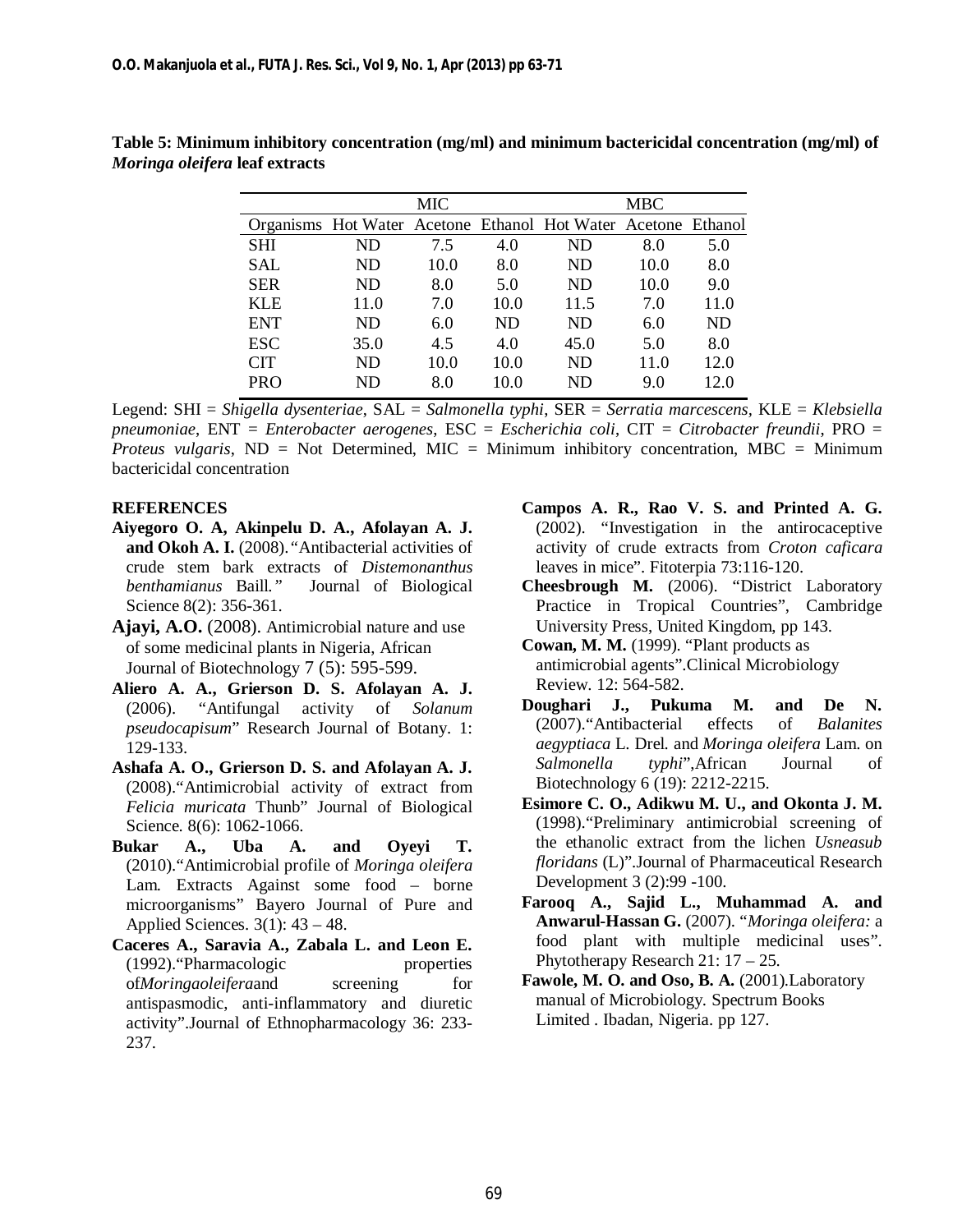- **Harborne J. B.** (1998). "Method of extraction and isolation in Phytochemical Methods" Chapman & Hall, London, pp 60-66.
- **Igbinosa O. O., Igbinosa E. O. and Aiyegoro O. A.** (2009)."Antimicrobial activity and phytochemical screening of stem bark extracts from *Jatropha curcas* (Linn)" African Journal of Pharmacy and Pharmacology 3(2): 058-062.
- **Iscen C., Emiroglu O.,Ilhan S., Arslan N., Yilmaz V. and Ahiska S.** (2008). "Application of multivariate statistical techniques in the assessment of surface water quality in Uluabat Lake". Turkey Environmental Monitoring Assessment 144 (1-3): 269-276.
- **Joynson J., Forbes A. and Lambert R.** (2002). "Adaptive Resistance to benzene konivm chloride amikcin and tobramysin: the effect on susceptibility to other antimicrobial". Journal of Applied Microbiology 3: 1-4.
- **Kasolo., J., Bimenya, G., Ojok, L., Ochieng, J. and Ogwal-Okeng, J.** (2010). Phytochemicals and uses of *Moringa oleifera* leaves in Ugandan rural communities, Journal of Medicinal Plants Research 4(9):753-757.
- **Koduru S., Grierson D. and Afolayan A.**  (2006)."Antimicrobial activity of *Solanum aculeastrum* (Solanaceae)" Pharmacolology and Biology 44: 284-286.
- **Kordali S., Cakir A. and Drum M.** (2003). "Antifungal activity of the leave of three Pistacies from Turkey" Fitoterapia 74: 164-167.
- **Kawagishi H., Nomura T., Yumen T., Mizuno T., Hagwara A. and Nakamura, T.** (1994) "Isolation and Properties of Lectin from the fruiting bodies of *Agaricus blazei*"*.* Carbohydrate Research 183: 150 – 154.
- **Lenta B., Wniger B., Antheaume C., Noungoue D., Ngroueta S., Assob C., Senecheau V., Fokou A., Devkota P., Tsamo E., and Sewald N.** (2007). "Anthraquinones from the stem bark of *Strereospernumzenkeri* with antimicrobial activity" Phytochemistry 11(68): 1595-1599.
- **Makanjuola O., Dada O. and Akharayi F.** (2010). "Antibacterial potentials of *Parquetina nigrescens* on some selected pathogenic bacteria". International Journal of Natural Products 3:124- 129.
- **Nurcihan H. and Basaran D.** (2009). "Monthly variation of some physico-chemical and microbiological parameters in Biga Stream (Biga, Canakkale, Turkey)"African Journal of Biotechnology 8 (9):1929-1937
- **Okonko I. O., Adejoye O. D., Ogunnusi T. A., Fajobi E. A. and Shittu O. B.** (2008). "Microbiological and physicochemical analysis of different water samples used for domestic purposes in Abeokuta and Ojota, Lagos State, Nigeria" African Journal of Biotechnology 7(5): 617-621.
- **Oladunmoye M. K.** (2005). "Comparative studies on the antimicrobial activities of leaf extracts from six Cassia species" PhD Thesis, the Federal University of Technology, Akure. 86-90.
- **Olayemi A. and Opaleye I.** (1990)."Antibiotic Resistance among coliform bacteria isolated from hospital and urban wastewaters" World Journal of Microbiology and Biotechnology 6: 285-288.
- **Philip, M.** (2003).Advanced Chemistry Physical and industrial*,* South Asia, Cambridge University Press, 330 – 331.
- **Price, M. L.** (2000). The Moringa Tree, Echo Technical Note, ECHO, USA, North Ft. Myers 2<sup>nd</sup> Ed. 1-16.
- **Price M. L.** (2007). "TheMoringa Tree*,*Echo Technical Note", ECHO, USA, North Ft. Myers 4: 1-19.
- **Rebecca H., Sharon M., Arbainsyah A. and Lucienne D.** (2006). "*Moringa oleifera:*  medicinal and socio-economic uses. International Course on Economic Botany" National Herbarium Leiden, Netherlands.pp: 2 – 6.
- **Scott T., Salina P., Rose K., Tamplin J., Farra M., Koo S. and Lukasik A.** (2003). "Geographical variation in ribotype profiles of *Escherichia coli* isolates from humans, swine, poultry, beef and dairy cattle in Florida" Applied Environmental Microbiology 69(2): 1089-1092.
- **Sood A., Singh K., Pandey P. and Sharma S.** (2008). "Assessment of bacterial indicators and physicochemical parameters to investigate pollution status of Gangetic river system of Uttarakhand (India)" Ecolological Indicators 8: 709-717.